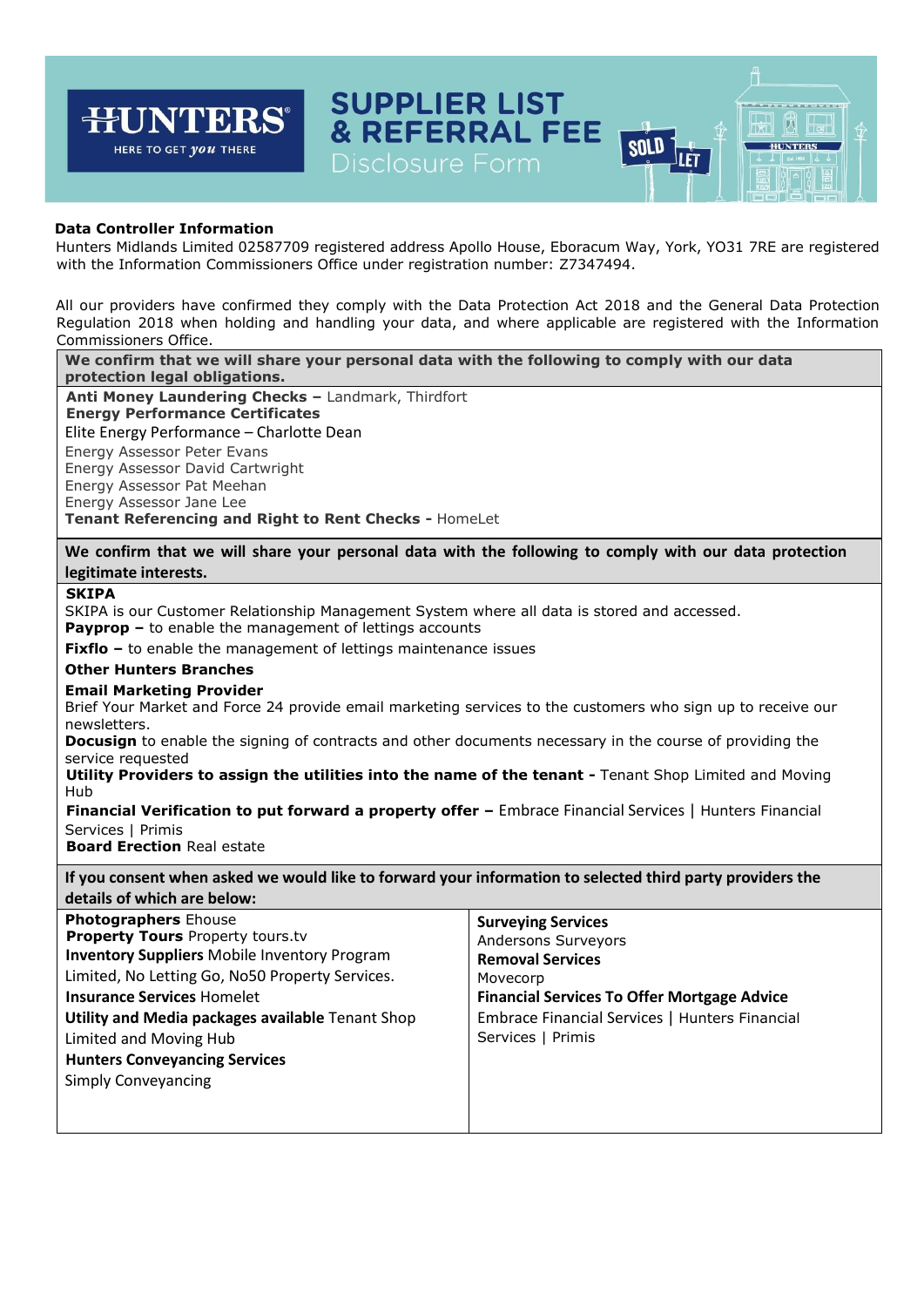## **Referral Fee Disclosure**

As well as an obligation to pay our commission or fees (as applicable) we may also receive a commission, payment, fee, or other reward or other benefit (known as a Referral Fee) from ancillary service providers for recommending their service to you. We do however believe that you may benefit from using the services of any of the providers listed;

## **Declaration**

*We recommend sellers and buyers use the services of our panels of carefully selected third party providers. Should you decide to use any of the services introduced by us you should know that we would expect to receive a referral fee from them for the introduction. Please note that you are under no obligation to use any of the services of these recommended providers.* 

**If you consent when asked we would like to forward your information to selected third party providers the details of which are below:** 

| <b>Name of Provider</b>                       | <b>Nature of their Business</b>                                             | <b>Referral Fee Amount</b><br>inclusive of VAT                              |
|-----------------------------------------------|-----------------------------------------------------------------------------|-----------------------------------------------------------------------------|
| Simply Conveyancing (Hunters<br>Conveyancing) | <b>Conveyancing Services</b>                                                | £150 to £300 dependent upon<br>the level of service selected by<br>customer |
| <b>Quality Solicitors Davisons</b>            | <b>Conveyancing Services</b>                                                | £240                                                                        |
| <b>Embrace Financial Services  </b><br>Primis | <b>Financial Services To Offer Mortgage and</b><br><b>Protection Advice</b> | Between 25% and 50% of the fee                                              |

Please note that should we have to use an alternative supplier to the ones provided on this list we will inform you of their details in advance of them making contact with you.

# **Customer Signature Required**

I/We confirm that I/we have received notification of the list of suppliers in line with the Data Protection Act 2018 and the potential referral fees as noted above, that we appreciate would become payable to Hunters, should we go ahead with an introduction to any of the providers listed: *We understand that we are under no obligation to use any of the services of these recommended providers.*

Signature Name

*Signature of the Person Submitting this* Form *Name of the Person* 

Date of Signatur

| ◠ |  |  |  |  |
|---|--|--|--|--|

Signature Name

*Signature of the Person Submitting this Form Name of the Person* 

Date of Signatur

| v<br>- - |  |  |
|----------|--|--|
|----------|--|--|

*Submitting this Form (print)* 

*Submitting this Form (print)*